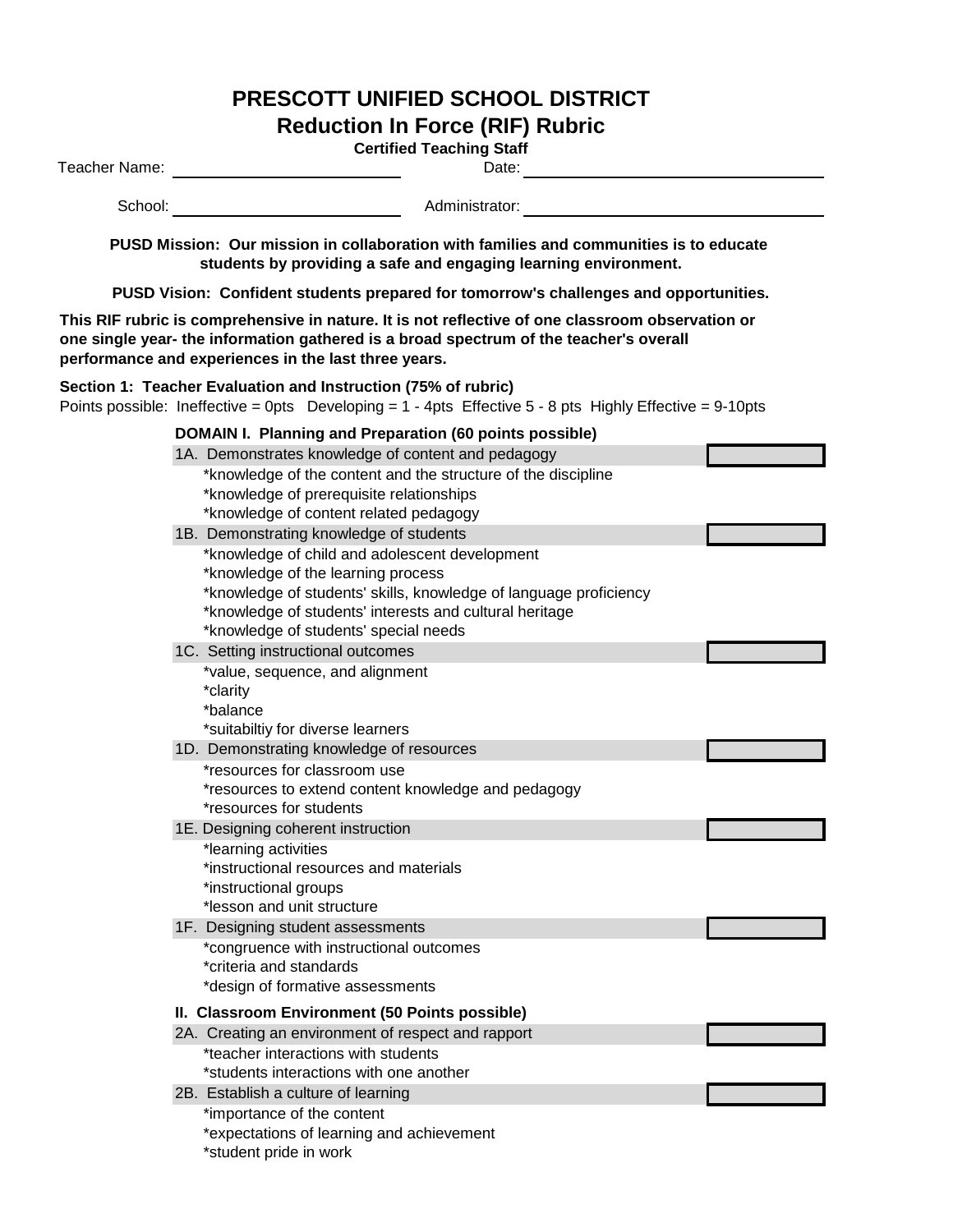| *management of instructional groups<br>*management of transitions<br>*management of materials and supplies<br>*performance of non-instructional duties<br>*supervision of paraprofessionals and volunteers<br>2D. Managing student behavior<br>*expectations<br>*monitoring of student behavior<br>*responses to student behavior<br>2E. Organizing physical space<br>*safety and accessibility<br>*arrangement of furniture and use of physical resources<br><b>DOMAIN III. Instruction (50 Points Possible)</b><br>3A. Communication with students<br>*expectations for learning<br>*directions and procedures<br>*explanations of content<br>*use of oral and written language<br>3B. Using questioning and discussion techniques<br>*quality of questions<br>*discussion techniques<br>*student participation<br>3C. Engaging students in learning<br>*activities and assignments<br>*grouping of students<br>*instructional materials and resources<br>*structure and pacing<br>3D. Using assessment in instruction<br>*assessment criteria<br>*monitoring of student learning<br>*feedback to students<br>*student self-assessment and monitoring of progress<br>3E. Demonstrating flexibility and responsiveness<br>*lesson adjustment<br>*response to students<br>*persistence<br><b>DOMAIN IV. Professional Responsibilities (60 Points Total)</b><br>4A. Reflection on teaching<br>*accuracy<br>*use in future teaching<br>4B. Maintaning accurate records |
|----------------------------------------------------------------------------------------------------------------------------------------------------------------------------------------------------------------------------------------------------------------------------------------------------------------------------------------------------------------------------------------------------------------------------------------------------------------------------------------------------------------------------------------------------------------------------------------------------------------------------------------------------------------------------------------------------------------------------------------------------------------------------------------------------------------------------------------------------------------------------------------------------------------------------------------------------------------------------------------------------------------------------------------------------------------------------------------------------------------------------------------------------------------------------------------------------------------------------------------------------------------------------------------------------------------------------------------------------------------------------------------------------------------------------------------------------------------------|
|                                                                                                                                                                                                                                                                                                                                                                                                                                                                                                                                                                                                                                                                                                                                                                                                                                                                                                                                                                                                                                                                                                                                                                                                                                                                                                                                                                                                                                                                      |
|                                                                                                                                                                                                                                                                                                                                                                                                                                                                                                                                                                                                                                                                                                                                                                                                                                                                                                                                                                                                                                                                                                                                                                                                                                                                                                                                                                                                                                                                      |
|                                                                                                                                                                                                                                                                                                                                                                                                                                                                                                                                                                                                                                                                                                                                                                                                                                                                                                                                                                                                                                                                                                                                                                                                                                                                                                                                                                                                                                                                      |
|                                                                                                                                                                                                                                                                                                                                                                                                                                                                                                                                                                                                                                                                                                                                                                                                                                                                                                                                                                                                                                                                                                                                                                                                                                                                                                                                                                                                                                                                      |
|                                                                                                                                                                                                                                                                                                                                                                                                                                                                                                                                                                                                                                                                                                                                                                                                                                                                                                                                                                                                                                                                                                                                                                                                                                                                                                                                                                                                                                                                      |
|                                                                                                                                                                                                                                                                                                                                                                                                                                                                                                                                                                                                                                                                                                                                                                                                                                                                                                                                                                                                                                                                                                                                                                                                                                                                                                                                                                                                                                                                      |
|                                                                                                                                                                                                                                                                                                                                                                                                                                                                                                                                                                                                                                                                                                                                                                                                                                                                                                                                                                                                                                                                                                                                                                                                                                                                                                                                                                                                                                                                      |
|                                                                                                                                                                                                                                                                                                                                                                                                                                                                                                                                                                                                                                                                                                                                                                                                                                                                                                                                                                                                                                                                                                                                                                                                                                                                                                                                                                                                                                                                      |
|                                                                                                                                                                                                                                                                                                                                                                                                                                                                                                                                                                                                                                                                                                                                                                                                                                                                                                                                                                                                                                                                                                                                                                                                                                                                                                                                                                                                                                                                      |
|                                                                                                                                                                                                                                                                                                                                                                                                                                                                                                                                                                                                                                                                                                                                                                                                                                                                                                                                                                                                                                                                                                                                                                                                                                                                                                                                                                                                                                                                      |
|                                                                                                                                                                                                                                                                                                                                                                                                                                                                                                                                                                                                                                                                                                                                                                                                                                                                                                                                                                                                                                                                                                                                                                                                                                                                                                                                                                                                                                                                      |
|                                                                                                                                                                                                                                                                                                                                                                                                                                                                                                                                                                                                                                                                                                                                                                                                                                                                                                                                                                                                                                                                                                                                                                                                                                                                                                                                                                                                                                                                      |
|                                                                                                                                                                                                                                                                                                                                                                                                                                                                                                                                                                                                                                                                                                                                                                                                                                                                                                                                                                                                                                                                                                                                                                                                                                                                                                                                                                                                                                                                      |
|                                                                                                                                                                                                                                                                                                                                                                                                                                                                                                                                                                                                                                                                                                                                                                                                                                                                                                                                                                                                                                                                                                                                                                                                                                                                                                                                                                                                                                                                      |
|                                                                                                                                                                                                                                                                                                                                                                                                                                                                                                                                                                                                                                                                                                                                                                                                                                                                                                                                                                                                                                                                                                                                                                                                                                                                                                                                                                                                                                                                      |
|                                                                                                                                                                                                                                                                                                                                                                                                                                                                                                                                                                                                                                                                                                                                                                                                                                                                                                                                                                                                                                                                                                                                                                                                                                                                                                                                                                                                                                                                      |
|                                                                                                                                                                                                                                                                                                                                                                                                                                                                                                                                                                                                                                                                                                                                                                                                                                                                                                                                                                                                                                                                                                                                                                                                                                                                                                                                                                                                                                                                      |
|                                                                                                                                                                                                                                                                                                                                                                                                                                                                                                                                                                                                                                                                                                                                                                                                                                                                                                                                                                                                                                                                                                                                                                                                                                                                                                                                                                                                                                                                      |
|                                                                                                                                                                                                                                                                                                                                                                                                                                                                                                                                                                                                                                                                                                                                                                                                                                                                                                                                                                                                                                                                                                                                                                                                                                                                                                                                                                                                                                                                      |
|                                                                                                                                                                                                                                                                                                                                                                                                                                                                                                                                                                                                                                                                                                                                                                                                                                                                                                                                                                                                                                                                                                                                                                                                                                                                                                                                                                                                                                                                      |
|                                                                                                                                                                                                                                                                                                                                                                                                                                                                                                                                                                                                                                                                                                                                                                                                                                                                                                                                                                                                                                                                                                                                                                                                                                                                                                                                                                                                                                                                      |
|                                                                                                                                                                                                                                                                                                                                                                                                                                                                                                                                                                                                                                                                                                                                                                                                                                                                                                                                                                                                                                                                                                                                                                                                                                                                                                                                                                                                                                                                      |
|                                                                                                                                                                                                                                                                                                                                                                                                                                                                                                                                                                                                                                                                                                                                                                                                                                                                                                                                                                                                                                                                                                                                                                                                                                                                                                                                                                                                                                                                      |
|                                                                                                                                                                                                                                                                                                                                                                                                                                                                                                                                                                                                                                                                                                                                                                                                                                                                                                                                                                                                                                                                                                                                                                                                                                                                                                                                                                                                                                                                      |
|                                                                                                                                                                                                                                                                                                                                                                                                                                                                                                                                                                                                                                                                                                                                                                                                                                                                                                                                                                                                                                                                                                                                                                                                                                                                                                                                                                                                                                                                      |
|                                                                                                                                                                                                                                                                                                                                                                                                                                                                                                                                                                                                                                                                                                                                                                                                                                                                                                                                                                                                                                                                                                                                                                                                                                                                                                                                                                                                                                                                      |
|                                                                                                                                                                                                                                                                                                                                                                                                                                                                                                                                                                                                                                                                                                                                                                                                                                                                                                                                                                                                                                                                                                                                                                                                                                                                                                                                                                                                                                                                      |
|                                                                                                                                                                                                                                                                                                                                                                                                                                                                                                                                                                                                                                                                                                                                                                                                                                                                                                                                                                                                                                                                                                                                                                                                                                                                                                                                                                                                                                                                      |
|                                                                                                                                                                                                                                                                                                                                                                                                                                                                                                                                                                                                                                                                                                                                                                                                                                                                                                                                                                                                                                                                                                                                                                                                                                                                                                                                                                                                                                                                      |
|                                                                                                                                                                                                                                                                                                                                                                                                                                                                                                                                                                                                                                                                                                                                                                                                                                                                                                                                                                                                                                                                                                                                                                                                                                                                                                                                                                                                                                                                      |
|                                                                                                                                                                                                                                                                                                                                                                                                                                                                                                                                                                                                                                                                                                                                                                                                                                                                                                                                                                                                                                                                                                                                                                                                                                                                                                                                                                                                                                                                      |
|                                                                                                                                                                                                                                                                                                                                                                                                                                                                                                                                                                                                                                                                                                                                                                                                                                                                                                                                                                                                                                                                                                                                                                                                                                                                                                                                                                                                                                                                      |
|                                                                                                                                                                                                                                                                                                                                                                                                                                                                                                                                                                                                                                                                                                                                                                                                                                                                                                                                                                                                                                                                                                                                                                                                                                                                                                                                                                                                                                                                      |
|                                                                                                                                                                                                                                                                                                                                                                                                                                                                                                                                                                                                                                                                                                                                                                                                                                                                                                                                                                                                                                                                                                                                                                                                                                                                                                                                                                                                                                                                      |
|                                                                                                                                                                                                                                                                                                                                                                                                                                                                                                                                                                                                                                                                                                                                                                                                                                                                                                                                                                                                                                                                                                                                                                                                                                                                                                                                                                                                                                                                      |
|                                                                                                                                                                                                                                                                                                                                                                                                                                                                                                                                                                                                                                                                                                                                                                                                                                                                                                                                                                                                                                                                                                                                                                                                                                                                                                                                                                                                                                                                      |
|                                                                                                                                                                                                                                                                                                                                                                                                                                                                                                                                                                                                                                                                                                                                                                                                                                                                                                                                                                                                                                                                                                                                                                                                                                                                                                                                                                                                                                                                      |
|                                                                                                                                                                                                                                                                                                                                                                                                                                                                                                                                                                                                                                                                                                                                                                                                                                                                                                                                                                                                                                                                                                                                                                                                                                                                                                                                                                                                                                                                      |
|                                                                                                                                                                                                                                                                                                                                                                                                                                                                                                                                                                                                                                                                                                                                                                                                                                                                                                                                                                                                                                                                                                                                                                                                                                                                                                                                                                                                                                                                      |
| *student completion of assignments                                                                                                                                                                                                                                                                                                                                                                                                                                                                                                                                                                                                                                                                                                                                                                                                                                                                                                                                                                                                                                                                                                                                                                                                                                                                                                                                                                                                                                   |
| *student progress in learning                                                                                                                                                                                                                                                                                                                                                                                                                                                                                                                                                                                                                                                                                                                                                                                                                                                                                                                                                                                                                                                                                                                                                                                                                                                                                                                                                                                                                                        |
| *non-instructional records                                                                                                                                                                                                                                                                                                                                                                                                                                                                                                                                                                                                                                                                                                                                                                                                                                                                                                                                                                                                                                                                                                                                                                                                                                                                                                                                                                                                                                           |
| 4C. Communicating with families                                                                                                                                                                                                                                                                                                                                                                                                                                                                                                                                                                                                                                                                                                                                                                                                                                                                                                                                                                                                                                                                                                                                                                                                                                                                                                                                                                                                                                      |
| *information about the instructional program                                                                                                                                                                                                                                                                                                                                                                                                                                                                                                                                                                                                                                                                                                                                                                                                                                                                                                                                                                                                                                                                                                                                                                                                                                                                                                                                                                                                                         |
| *information about individual students                                                                                                                                                                                                                                                                                                                                                                                                                                                                                                                                                                                                                                                                                                                                                                                                                                                                                                                                                                                                                                                                                                                                                                                                                                                                                                                                                                                                                               |
| *engagement of families in the instructional program                                                                                                                                                                                                                                                                                                                                                                                                                                                                                                                                                                                                                                                                                                                                                                                                                                                                                                                                                                                                                                                                                                                                                                                                                                                                                                                                                                                                                 |
| 4D. Participation in a professional community                                                                                                                                                                                                                                                                                                                                                                                                                                                                                                                                                                                                                                                                                                                                                                                                                                                                                                                                                                                                                                                                                                                                                                                                                                                                                                                                                                                                                        |
| *relationships with colleagues                                                                                                                                                                                                                                                                                                                                                                                                                                                                                                                                                                                                                                                                                                                                                                                                                                                                                                                                                                                                                                                                                                                                                                                                                                                                                                                                                                                                                                       |
| *involvement in a culture of professional inquiry<br>*service to school                                                                                                                                                                                                                                                                                                                                                                                                                                                                                                                                                                                                                                                                                                                                                                                                                                                                                                                                                                                                                                                                                                                                                                                                                                                                                                                                                                                              |
| *participation in school and district projects                                                                                                                                                                                                                                                                                                                                                                                                                                                                                                                                                                                                                                                                                                                                                                                                                                                                                                                                                                                                                                                                                                                                                                                                                                                                                                                                                                                                                       |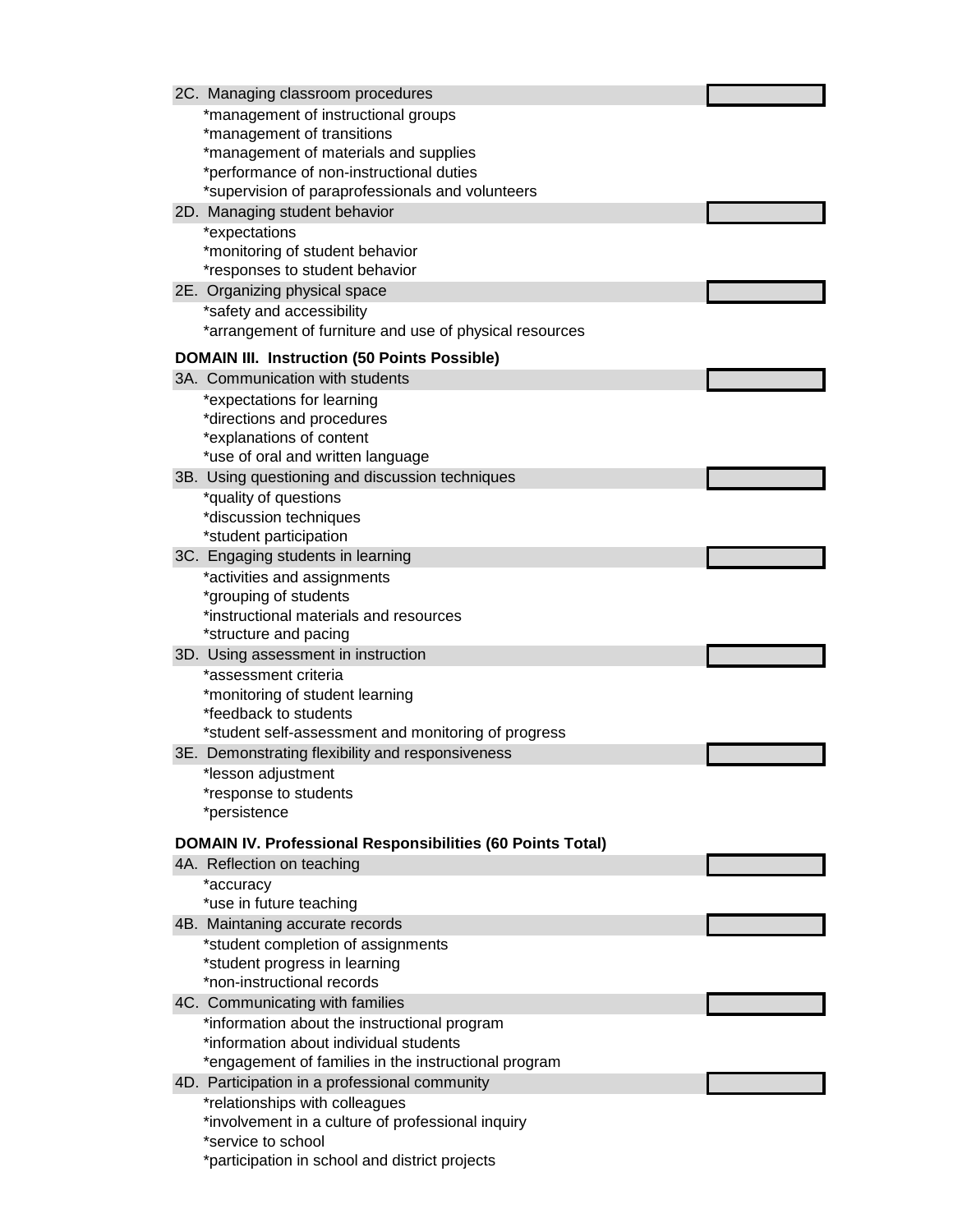|  | 4E. Growing and developing professionally                                                                                               |   |
|--|-----------------------------------------------------------------------------------------------------------------------------------------|---|
|  | *enhancement of content knowledge and pedalogical skill                                                                                 |   |
|  | *receptivity to feedback from colleagues                                                                                                |   |
|  | *service to profession                                                                                                                  |   |
|  | 4F. Showing professionalism                                                                                                             |   |
|  | *integrity and ethical conduct                                                                                                          |   |
|  | *service to students                                                                                                                    |   |
|  | *advocacy<br>*decision making                                                                                                           |   |
|  | <b>Section 1 Sub-Total</b>                                                                                                              | 0 |
|  |                                                                                                                                         |   |
|  | 1.5 multiplier                                                                                                                          |   |
|  | <b>Section 1 Total Points</b>                                                                                                           |   |
|  |                                                                                                                                         |   |
|  | Section 2: Leadership, Contribution and Service (14% of rubric)<br>(Current year only. All require administrative or district approval) |   |
|  |                                                                                                                                         |   |
|  | A. Committee participant at site and/or district level                                                                                  |   |
|  | (5 points per committee - 10 max)                                                                                                       |   |
|  | B. Clubs, coaching and extra curricular                                                                                                 |   |
|  | (5 points per item - 10 max)                                                                                                            |   |
|  | C. Presentations to staff (from workshops, individuals<br>research, individual experience) (5 points each - 10 max)                     |   |
|  | D. Hosting student teacher/practicums                                                                                                   |   |
|  | (1 point per week - 10 max)                                                                                                             |   |
|  | E. Leadership role in school site committees, teams, departments                                                                        |   |
|  | (5 points each - 10 max)                                                                                                                |   |
|  | F. Other significant contributions (administrative evidence - 10 max)                                                                   |   |
|  |                                                                                                                                         |   |
|  | <b>Section 2 Total Points</b>                                                                                                           | 0 |
|  |                                                                                                                                         |   |
|  | Section 3: Certification (11% of rubric) Documentation Required                                                                         |   |
|  | A. Highly Qualified (5 points per HQ area - 15 pts max)                                                                                 |   |
|  | Must attach attestations                                                                                                                |   |
|  | B. Endorsements not including SEI (5 points per area - 10 pts max)                                                                      |   |
|  | C. Level of education: (15 point max)                                                                                                   |   |
|  | Masters (5 points each)<br>PhD (5 points)                                                                                               |   |
|  | <b>National Board (5 Points)</b>                                                                                                        |   |
|  | D. Years of teaching experience (include current contract year)                                                                         |   |
|  | $(1-5 \text{ yrs} = 3 \text{ pts}, 6-10 \text{ yrs} = 6 \text{ pts}, 11 + \text{ yrs} = 10 \text{ pts})$                                |   |
|  |                                                                                                                                         |   |
|  | <b>Section 3 Total Points</b>                                                                                                           | 0 |
|  |                                                                                                                                         |   |
|  | Section 4: Deductions (dated within the last 3 years)                                                                                   |   |
|  | A. Final* Memo of Concern (subtract10 points per memo)                                                                                  |   |
|  | B. Final* Letter of Direction in school file (subtract 20 points per letter)                                                            |   |
|  | C. Final* Letter of Repremand in District file                                                                                          |   |
|  | (subtract 40 points per letter)**<br>D. Suspension without pay (5 points per day)                                                       |   |
|  |                                                                                                                                         |   |
|  | *A "Final" disciplinary Letter is one for which all appeals, if any, have been completed                                                |   |
|  | pursuant to Governing Board Policy GCQF.                                                                                                |   |
|  | **If a teacher receives both a letter at school level and district level for the same offense,                                          |   |

the point deduction will be based on the district deduction.